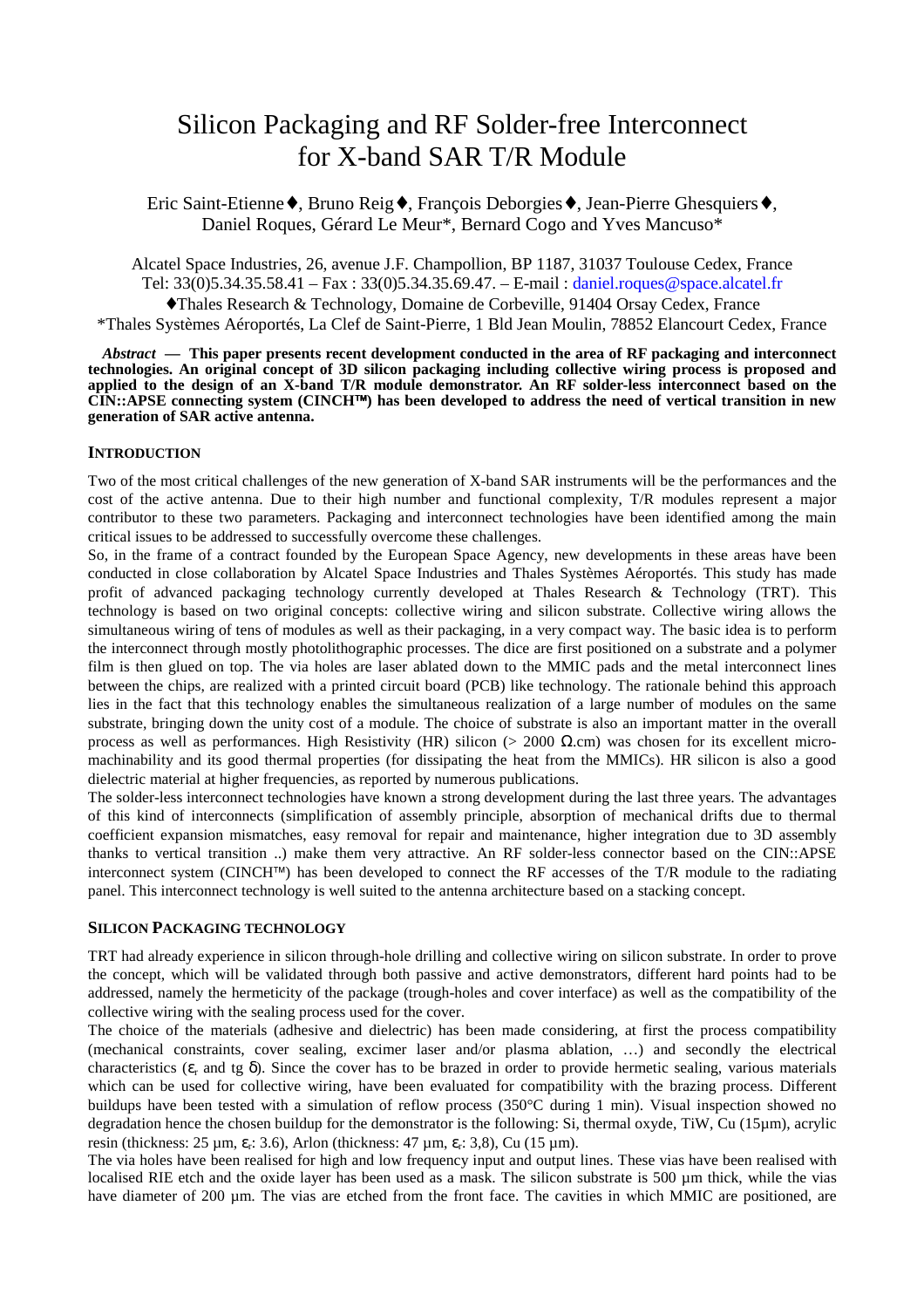realised at same time. The figure shows a top view of via hole (200 $\mu$ m) through the Si substrate with one cavity (1x1) mm<sup>2</sup>) on each side. Two technologies have been studied for the hermeticity of the via holes (see Fig. 1.c): a *front face process (*via etching, metallisation of front face of substrate, deposition of BCB on front face, BCB etching through photolithography and back face metallisation) and a *back face process (*metallisation of back face of substrate, via RIE etching, localised refill in vias and front face metallisation).

The silicon cover is realised through a RIE etching process over a thickness of 300 µm. The hard solder has been realised with 10µm of Sn/Pb (60/40) deposited over 15µm of Cu (see Fig. 1.a). Brazing of the cover has been done in an infrared conveying oven with these conditions:  $260^{\circ}$ C to  $350^{\circ}$ C during 1 min. Shear tests have proved the effectiveness of the sealing process used for the attachment of the cover on the substrate (see Fig. 1.b).

A passive demonstrator (see Fig. 2) was then realized to validate the developed technologies and verify the performances of the RF interconnect (decribed in the next paragraph). It consists mainly of: two RF feedthroughs connected with a 50Ω microstrip line, another RF feedthrough connected to a 50Ω load located on the "50Ω" MMIC and some low frequency inputs/outputs connected two by two. There is also a large size MMIC die included in the demonstrator in order to see the mechanical compatibility of the process with this kind of chip. The passive demonstrator has a size of  $2x2 \text{ cm}^2$ .

The next step is to realise the active demonstrator which consists of a real T/R module. Its layout and a cut view are shown Fig. 3. The receiving channel is composed of 2 Low Noise Amplifier (LNA), 1 attenuator/switch and 1 phaseshifter. The transmitting channel is composed of the phase-shifter, the attenuator/switch, 1 LNA, 1 driver and 1 High Power Amplifier (HPA). The layout also includes the 100pF decoupling capacitors. MMIC and capacitors are glued inside the silicon's cavities by a thermal glue (5W/mK). Receiving and Transmitting channel are isolated from each other by walls of silicon. Because of the large amount of Low Frequency lines, a small opening in the ground plane is realised in order to allow crossing of these lines. To avoid thermal effect, the output CIN::APSE is far from the HPA. The T/R module has a size of  $2.7x2.3$  cm<sup>2</sup>.

## **SOLDER-FREE INTERCONNECT**

To achieve a compact sub-system, the SAR active antenna architecture is based on a stacking concept. Its mechanical structure is sandwiched on one side by the radiating panel (RF multi-layer card) and on the other one by the T/R modules. To connect the RF accesses of the T/R module (silicon package) through the structure to the RF multi-layer circuit a solder-free surface mountable connector (namely CIN::APSE interconnect system) able to provide a vertical transition has been selected.

The principle of CIN::APSE connector is to provide electrical contact between 2 metallic pads thanks to a cylindrical conductor compressed between them [1],[2],[3] (see Fig. 4). For conductor length lower than 0.8 mm the conductor is only made of a button constituted by a very fine gold plated wire randomly distributed into a cylindrical volume. The CIN::APSE button is inserted into an organic carrier (Ultem). The addition on one side of the button of a gold plated brass plunger allows to achieve higher conductor length. In our application the configuration button + plunger has been selected to match with the 3.5 mm thickness structure in which the CIN::APSE interconnect is embedded.

#### *A. Interconnect Description*

The objective of this RF interconnect is to steady a waveguide propagation well matched through the CIN::APSE connector from microstrip line on polymer (inside silicon package) to stripline on Duroid substrate (inside RF multilayer circuit). As regard to the vertical topology of the connection the more appropriate propagation mode inside the CIN::APSE connector is of coaxial type. To generate in CIN::APSE connector a coaxial propagation as close as possible to ideal, an appropriate way is to replace the grounded outer cylindrical conductor of perfect coaxial mode by a crown made of several contacts regularly spaced. Its characteristic impedance depends on the number of contacts and on the crown diameter. The same approach is used in the silicon substrate to propagate a pseudo-coaxial mode thanks to a metal via crown. The overall interconnect has been matched to 50  $\Omega$  by optimizing the various internal transitions.

#### *B. Interconnect simulated performances*

The full interconnect has been simulated on HFSS (Ansoft  $TM$ ) which is a 3D E.M. simulator. The overall structure (see Fig. 5) consists basically of a 50  $\Omega$  micro-strip line on polymer material (acrylic + Arlon <sup>TM</sup>), a "coaxial" RF feedthrough in high resistivity silicon substrate, the CIN::APSE connector and a 50 Ω stripline in the lower Duroid substrate.

The number of ground via holes in the silicon substrate and ground contacts of CIN::APSE connector has been reduced to 4 to keep a good rigidity for the substrate and minimize the pressure applied by the CIN::APSE connectors. This reduced number compared to an ideal coaxial transition does not translate into degraded performances. After optimization of the interconnect, the results of the simulations show a low return loss in the frequency band of interest (see Fig. 6).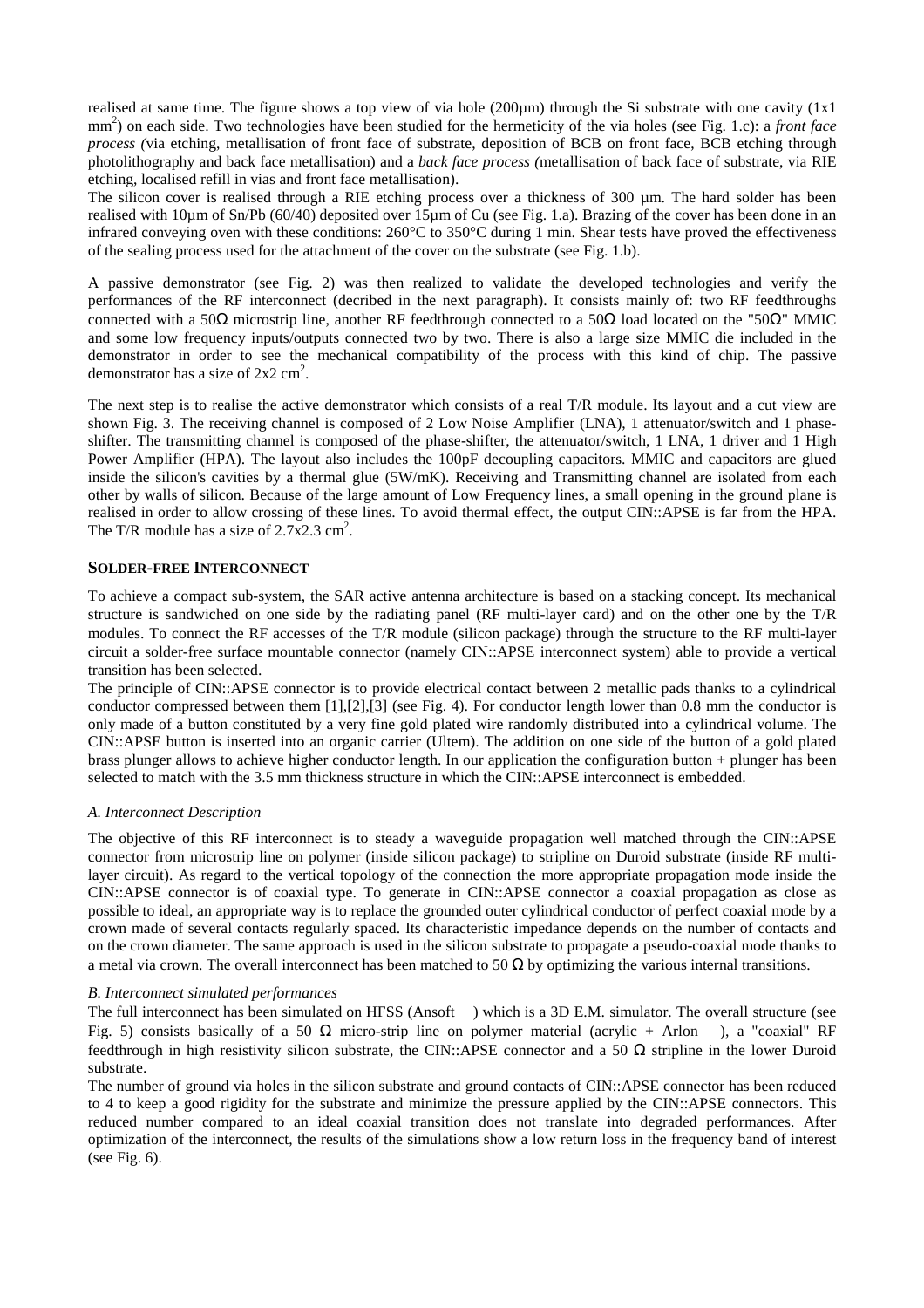## *C. Interconnect measured performances*

The performances of two cascaded interconnects have been evaluated thanks to a test fixture representative of the T/R module environment (Fig. 7). The active T/R module is replaced by a passive silicon package including only a 50  $\Omega$ microstrip line on polymer from the input to one of the output. Test fixture return losses are measured better than -20 dB over the useful frequency bandwidth  $9.4 - 9.9$  GHz (Fig. 8).

# **CONCLUSION**

RF packaging and interconnect technologies have been identified as critical issues to be addressed to win the challenges proposed by the new generation of SAR active antenna. New developments in these fields have been jointly conducted by Alcatel Space Industries and Thales Systèmes Aéroportés in the frame of an ESA contract. An original concept of advanced RF silicon packaging including collective wiring has been presented. Recent developments conducted by TRT in the frame of this study aimed to insure package hermeticity as regard to space qualification requirements. Specific effort has been made to process hermetic RF and BF via in silicon substrate and to perform appropriate cover sealing. This technology has been applied to the design of a T/R module demonstrator. An RF solder-free interconnect based on the CIN::APSE connecting system has been designed to address the need for vertical transition due to the stacking architecture of the active radiating panel. Overall interconnect (including CIN::APSE connector and transitions to silicon package and Duroid stripline circuit) simulated return losses are better than –20 dB on a large bandwidth around 10 GHz. A SMA-ended test fixture including 2 cascaded interconnects, a passive T/R module demonstrator and a Duroid stripline circuit presents about -20 dB return losses at 10 GHz which confirms the satisfactory behaviour of the CIN::APSE based interconnect.

# **ACKNOWLEDGEMENT**

The authors wish to acknowledge Mr Francesc Coromina from ESA for fruitful discussions.

## **REFERENCES**

- [1] T. ADAM, B. COGO, J.L. CAZAUX, "Solution bas coûts boitiers RF et interconnexions RF entre cartes sur substrats organiques", *11th JNM*, 1B1, Arcachon, France,1999.
- [2] T. ADAM, B. PEZET, J.B. DUCROCQ, B. COGO, J.L. CAZAUX, "Système d'interconnexion de cartes RF basé sur les boutons CIN::APSE", "*, 2nd JMET*, Toulouse, France, 1999
- [3] T. ADAM, B. COGO, J.L. CAZAUX, "State of the art of Microwave BFNs for Space Applications", IMS'99 Workshop on Onboard Active Phased Array Antennas for Communications Satellites, Anaheim, California, 1999.



(a):Etched Si cover with SnPb (b): Brazed cover after shear test (c): Metal filled via hole







Fig. 1. Silicon packaging  $00000$ 



Fig. 2.Passive demonstrator



(a): Passive demonstrator layout (b): Passive demonstrator (c): Demonstrator after brazing of the cover